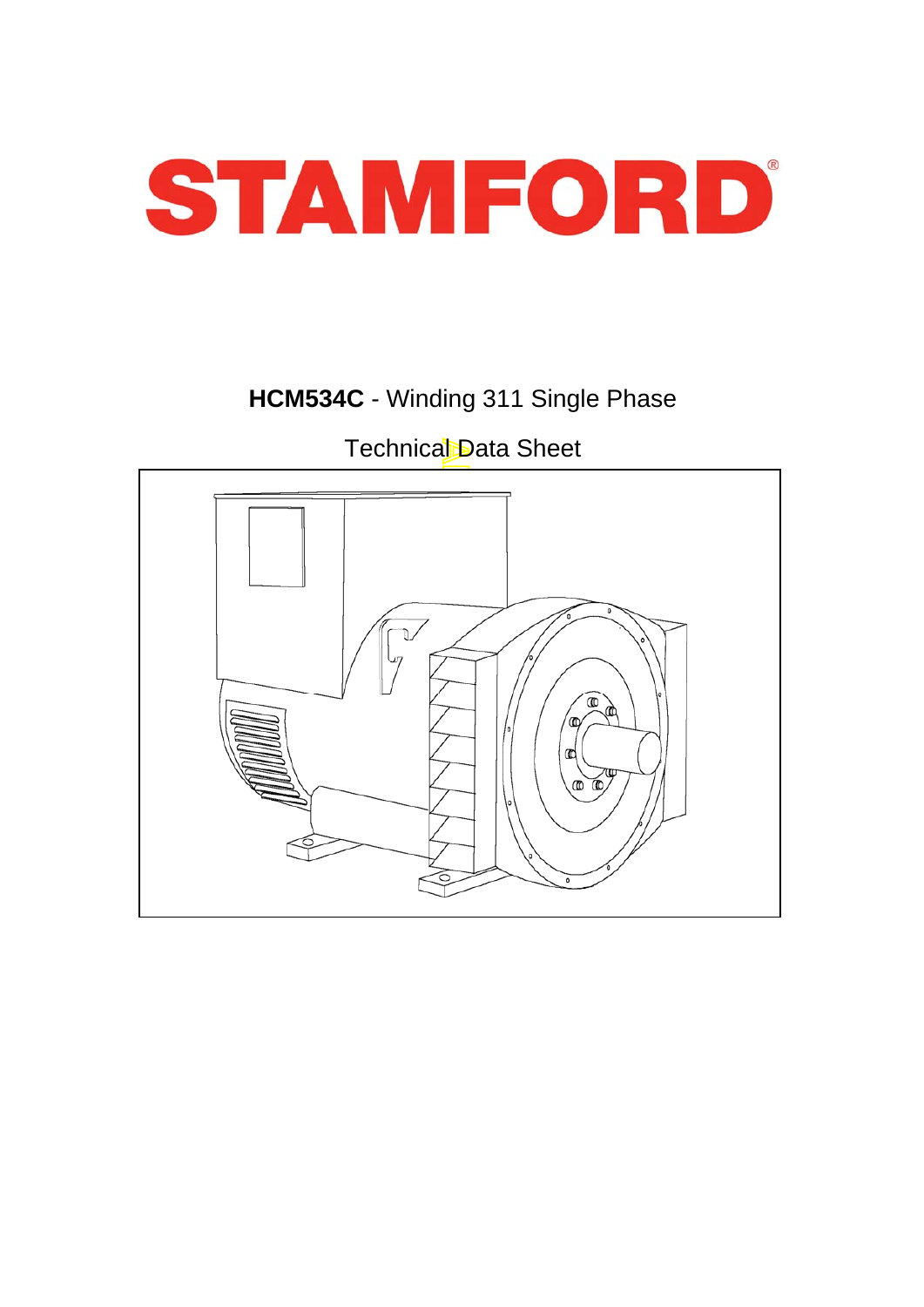### HCM534C **SPECIFICATIONS & OPTIONS**



#### **STANDARDS**

Marine generators may be certified to Lloyds, DnV, Bureau Veritas, ABS, Germanischer-Lloyd or RINA. Other standards and certifications can be considered on request.

#### **VOLTAGE REGULATORS**

#### **MX341 AVR - STANDARD**

This sophisticated Automatic Voltage Regulator (AVR) is incorporated into the Stamford Permanent Magnet Generator (PMG) control system, and is standard on marine generators of this type.

The PMG provides power via the AVR to the main exciter, giving a source of constant excitation power independent of generator output. The main exciter output is then fed to the main rotor, through a full wave bridge, protected by a surge suppressor. The AVR has in-built protection against sustained overexcitation, caused by internal or external faults. This de-excites the machine after a minimum of 5 seconds.

An engine relief load acceptance feature can enable full load to be applied to the generator in a single step.

If three-phase sensing is required with the PMG system the MX321 AVR must be used.

We recommend three-phase sensing for applications with greatly unbalanced or highly non -linear loads with greatly unbalanced or highly non-linear loads.

#### **MX321 AVR**

The most sophisticated of all our AVRs combines all the features of the MX341 with, additionally, threephase rms sensing, for improved regulation and performance.

Over voltage protection is built-in and short circuit current level adjustments is an optional facility.

#### **WINDINGS & ELECTRICAL PERFORMANCE**

All generator stators are wound to 2/3 pitch. This eliminates triplen (3rd, 9th, 15th …) harmonics on the voltage waveform and is found to be the optimum design for trouble-free supply of non-linear loads. The 2/3 pitch design avoids excessive neutral currents sometimes seen with higher winding pitches, when in parallel with the mains. A fully connected damper winding reduces oscillations during paralleling. This winding, with the 2/3 pitch and carefully selected pole and tooth designs, ensures very low waveform distortion.

#### **TERMINALS & TERMINAL BOX**

Standard generators are 3-phase reconnectable with 12 ends brought out to the terminals, which are mounted on a cover at the non-drive end of the generator. A sheet steel terminal box contains the AVR and provides ample space for the customers' wiring and gland arrangements. It has removable panels for easy access.

#### **SHAFT & KEYS**

All generator rotors are dynamically balanced to better than BS6861:Part 1 Grade 2.5 for minimum vibration in operation. Two bearing generators are balanced with a half key.

#### **INSULATION/IMPREGNATION**

The insulation system is class 'H'.

All wound components are impregnated with materials and processes designed specifically to provide the high build required for static windings and the high mechanical strength required for rotating components.

#### **QUALITY ASSURANCE**

Generators are manufactured using production procedures having a quality assurance level to BS <mark>Ë</mark>N ISO 9001.

APPROVED DOCUMENT The stated voltage regulation may not be maintained in the presence of certain radio transmitted signals. Any change in performance will fall within the limits of Criteria 'B' of EN 61000-6-2:2001. At no time will the steady-state voltage regulation exceed 2%.

#### **DE RATES**

All values tabulated on page 8 are subject to the following reductions

5% when air inlet filters are fitted.

3% for every 500 metres by which the operating altitude exceeds 1000 metres above mean sea level. 3% for every 5 C by which the operational ambient temperature exceeds 40 C.

Note: Requirement for operating in an ambient exceeding 60 C must be referred to the factory.

*NB Continuous development of our products entitles us to change specification details without notice, therefore they must not be regarded as binding.*

*Front cover drawing typical of product range.*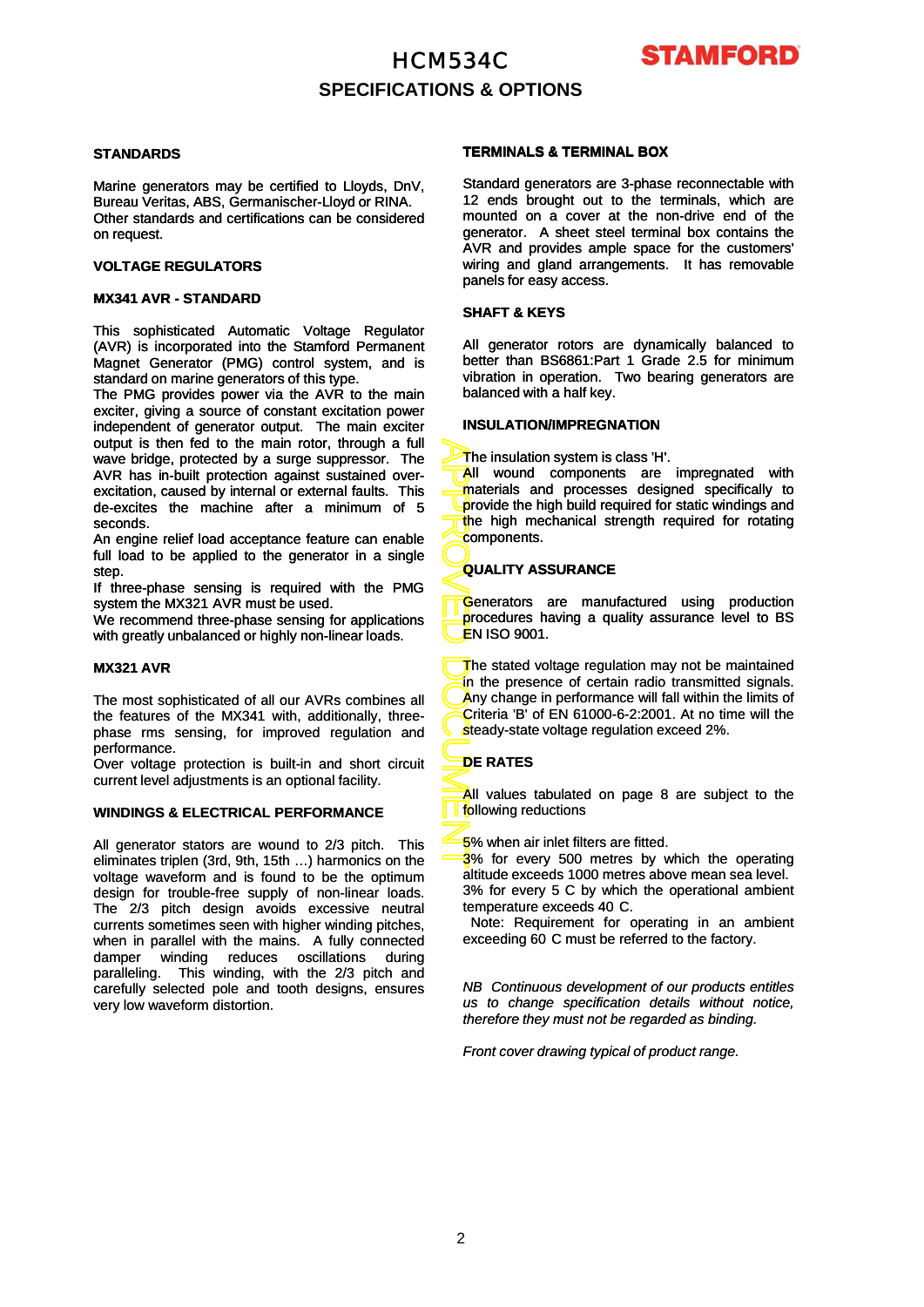

# **WINDING 311 Single Phase**

| <b>CONTROL SYSTEM</b>                                 | SEPARATELY EXCITED BY P.M.G.                              |                                    |                                                                                      |                          |                                    |         |  |  |  |  |  |  |
|-------------------------------------------------------|-----------------------------------------------------------|------------------------------------|--------------------------------------------------------------------------------------|--------------------------|------------------------------------|---------|--|--|--|--|--|--|
| A.V.R.                                                | MX321                                                     | MX341                              |                                                                                      |                          |                                    |         |  |  |  |  |  |  |
| <b>VOLTAGE REGULATION</b>                             | ± 0.5 %                                                   | ± 1.0%                             |                                                                                      | With 4% ENGINE GOVERNING |                                    |         |  |  |  |  |  |  |
| SUSTAINED SHORT CIRCUIT                               |                                                           |                                    | REFER TO SHORT CIRCUIT DECREMENT CURVES (page 7)                                     |                          |                                    |         |  |  |  |  |  |  |
| <b>INSULATION SYSTEM</b>                              |                                                           |                                    |                                                                                      | <b>CLASS H</b>           |                                    |         |  |  |  |  |  |  |
| <b>PROTECTION</b>                                     |                                                           |                                    |                                                                                      | IP <sub>23</sub>         |                                    |         |  |  |  |  |  |  |
| RATED POWER FACTOR                                    |                                                           | 0.8                                |                                                                                      |                          |                                    |         |  |  |  |  |  |  |
| <b>STATOR WINDING</b>                                 |                                                           |                                    |                                                                                      | DOUBLE LAYER LAP         |                                    |         |  |  |  |  |  |  |
| <b>WINDING PITCH</b>                                  |                                                           |                                    |                                                                                      | <b>TWO THIRDS</b>        |                                    |         |  |  |  |  |  |  |
| <b>WINDING LEADS</b>                                  |                                                           |                                    |                                                                                      | 12                       |                                    |         |  |  |  |  |  |  |
| STATOR WDG. RESISTANCE                                | 0.004 Ohms AT 22°C DOUBLE DELTA CONNECTED                 |                                    |                                                                                      |                          |                                    |         |  |  |  |  |  |  |
| ROTOR WDG. RESISTANCE                                 |                                                           |                                    | 1.55 Ohms at 22°C                                                                    |                          |                                    |         |  |  |  |  |  |  |
| <b>EXCITER STATOR RESISTANCE</b>                      |                                                           |                                    | 17 Ohms at 22°C                                                                      |                          |                                    |         |  |  |  |  |  |  |
| <b>EXCITER ROTOR RESISTANCE</b>                       |                                                           |                                    | 0.092 Ohms PER PHASE AT 22°C                                                         |                          |                                    |         |  |  |  |  |  |  |
| R.F.I. SUPPRESSION                                    |                                                           |                                    | BS EN 61000-6-2 & BS EN 61000-6-4, VDE 0875G, VDE 0875N. refer to factory for others |                          |                                    |         |  |  |  |  |  |  |
| <b>WAVEFORM DISTORTION</b>                            | NO LOAD < 1.5% NON-DISTORTING BALANCED LINEAR LOAD < 5.0% |                                    |                                                                                      |                          |                                    |         |  |  |  |  |  |  |
| <b>MAXIMUM OVERSPEED</b>                              | 2250 Rev/Min                                              |                                    |                                                                                      |                          |                                    |         |  |  |  |  |  |  |
| <b>BEARING DRIVE END</b>                              | BALL. 6220 (ISO)                                          |                                    |                                                                                      |                          |                                    |         |  |  |  |  |  |  |
| BEARING NON-DRIVE END                                 | BALL. 6314 (ISO)                                          |                                    |                                                                                      |                          |                                    |         |  |  |  |  |  |  |
|                                                       | 1 BEARING<br>2 BEARING                                    |                                    |                                                                                      |                          |                                    |         |  |  |  |  |  |  |
| <b>WEIGHT COMP. GENERATOR</b>                         | 1263 kg<br>1275 kg                                        |                                    |                                                                                      |                          |                                    |         |  |  |  |  |  |  |
| <b>WEIGHT WOUND STATOR</b>                            | 584 kg $ $<br>584 kg                                      |                                    |                                                                                      |                          |                                    |         |  |  |  |  |  |  |
| WEIGHT WOUND ROTOR                                    | 502 kg<br>473 kg                                          |                                    |                                                                                      |                          |                                    |         |  |  |  |  |  |  |
| WR <sup>2</sup> INERTIA                               |                                                           | 6.8928 $kgm^2$                     |                                                                                      |                          | 6.6149 $kgm2$                      |         |  |  |  |  |  |  |
|                                                       |                                                           |                                    |                                                                                      |                          |                                    |         |  |  |  |  |  |  |
| SHIPPING WEIGHTS in a crate                           |                                                           | 1355 kg                            |                                                                                      |                          | 1395 kg                            |         |  |  |  |  |  |  |
| PACKING CRATE SIZE                                    |                                                           | $166 \times 87 \times 124$ (cm)    |                                                                                      |                          | 166 x 87 x 124(cm)                 |         |  |  |  |  |  |  |
|                                                       |                                                           | 50 Hz                              |                                                                                      |                          | 60 Hz                              |         |  |  |  |  |  |  |
| TELEPHONE INTERFERENCE                                |                                                           | THF<2%                             |                                                                                      |                          | <b>TIF&lt;50</b>                   |         |  |  |  |  |  |  |
| <b>COOLING AIR</b>                                    |                                                           | 1.035 m <sup>3</sup> /sec 2202 cfm |                                                                                      |                          | 1.312 m <sup>3</sup> /sec 2780 cfm |         |  |  |  |  |  |  |
| <b>VOLTAGE DOUBLE DELTA</b>                           | 220/110                                                   | 230/115                            | 240/120                                                                              | 220/110                  | 230/115                            | 240/120 |  |  |  |  |  |  |
| <b>VOLTAGE PARALLEL DELTA</b>                         | 110                                                       | 115                                | 120                                                                                  | 110                      | 115                                | 120     |  |  |  |  |  |  |
| <b>KVA BASE RATING FOR REACTANCE</b><br><b>VALUES</b> | 154                                                       | 154                                | 154                                                                                  | 169                      | 177                                | 185     |  |  |  |  |  |  |
| Xd DIR. AXIS SYNCHRONOUS                              | 1.67                                                      | 1.52                               | 1.40                                                                                 | 2.25                     | 2.16                               | 2.07    |  |  |  |  |  |  |
| X'd DIR. AXIS TRANSIENT                               | 0.09                                                      | 0.08                               | 0.08                                                                                 | 0.10                     | 0.10                               | 0.09    |  |  |  |  |  |  |
| X"d DIR. AXIS SUBTRANSIENT                            | 0.07                                                      | 0.06                               | 0.06                                                                                 | 0.07                     | 0.07                               | 0.07    |  |  |  |  |  |  |
| Xg QUAD, AXIS REACTANCE                               | 1.36                                                      | 1.24                               | 1.14                                                                                 | 1.78                     | 1.71                               | 1.64    |  |  |  |  |  |  |
| X"q QUAD. AXIS SUBTRANSIENT                           | 0.13                                                      | 0.12                               | 0.11                                                                                 | 0.19                     | 0.19                               | 0.18    |  |  |  |  |  |  |
| XL LEAKAGE REACTANCE                                  | 0.04                                                      | 0.03                               | 0.03                                                                                 | 0.05                     | 0.04                               | 0.04    |  |  |  |  |  |  |
| X <sub>2</sub> NEGATIVE SEQUENCE                      | 0.10                                                      | 0.09                               | 0.08                                                                                 | 0.13                     | 0.13                               | 0.12    |  |  |  |  |  |  |
| X <sub>0</sub> ZERO SEQUENCE                          | 0.05                                                      | 0.05                               | 0.05                                                                                 | 0.06                     | 0.06                               | 0.06    |  |  |  |  |  |  |
| REACTANCES ARE SATURATED                              |                                                           |                                    | VALUES ARE PER UNIT AT RATING AND VOLTAGE INDICATED                                  |                          |                                    |         |  |  |  |  |  |  |
| T'd TRANSIENT TIME CONST.                             |                                                           |                                    |                                                                                      | 0.08 s                   |                                    |         |  |  |  |  |  |  |
| T"d SUB-TRANSTIME CONST.                              |                                                           |                                    |                                                                                      | 0.012 s                  |                                    |         |  |  |  |  |  |  |
| T'do O.C. FIELD TIME CONST.                           |                                                           |                                    |                                                                                      | 2 <sub>s</sub>           |                                    |         |  |  |  |  |  |  |
| Ta ARMATURE TIME CONST.                               |                                                           |                                    |                                                                                      | 0.017 s                  |                                    |         |  |  |  |  |  |  |
| <b>SHORT CIRCUIT RATIO</b>                            |                                                           |                                    |                                                                                      | 1/Xd                     |                                    |         |  |  |  |  |  |  |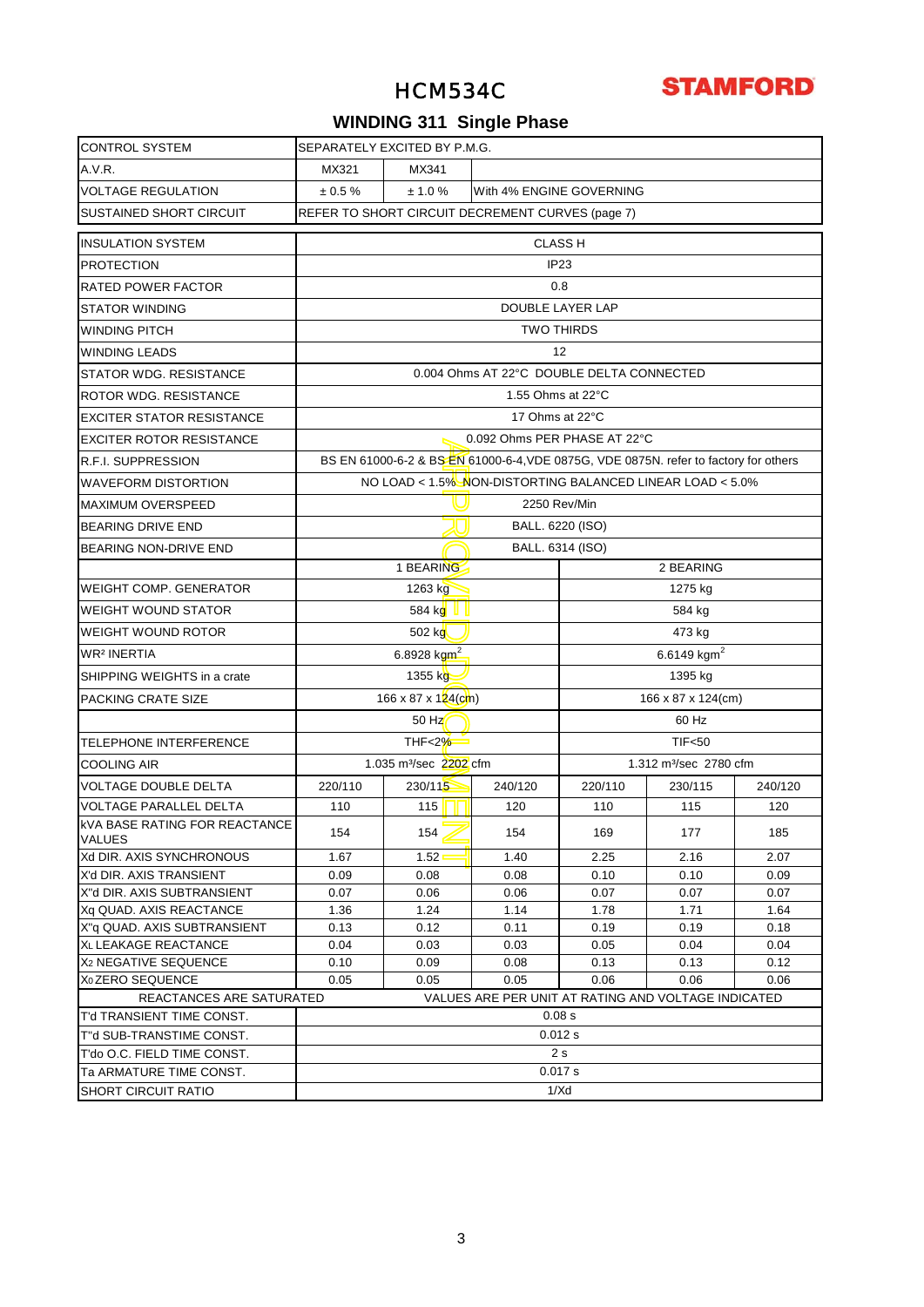

# HCM534C **Winding 311 Single Phase**

50

Hz

#### **SINGLE PHASE EFFICIENCY CURVES**





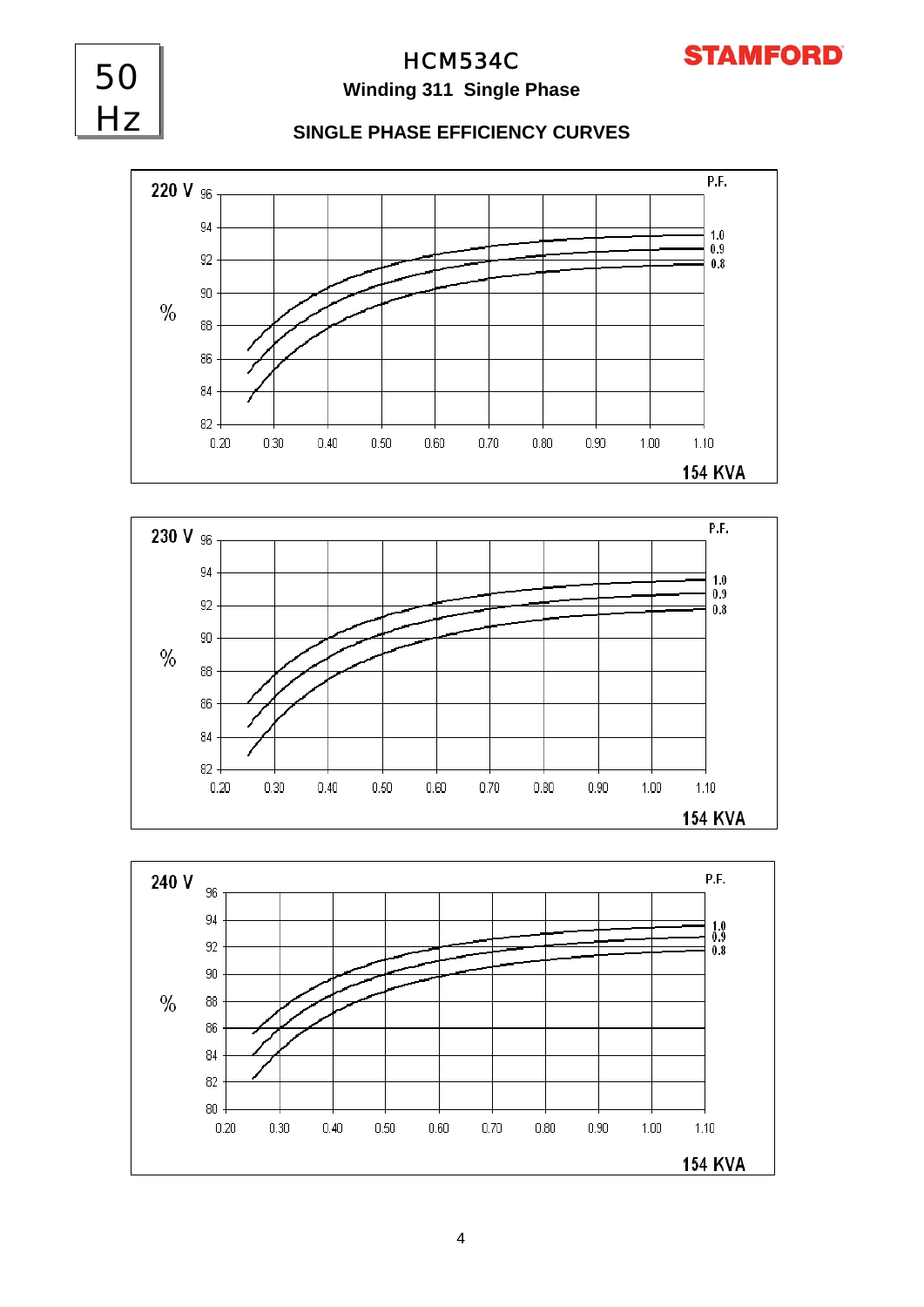

# HCM534C **Winding 311 Single Phase**

60

Hz

### **SINGLE PHASE EFFICIENCY CURVES**





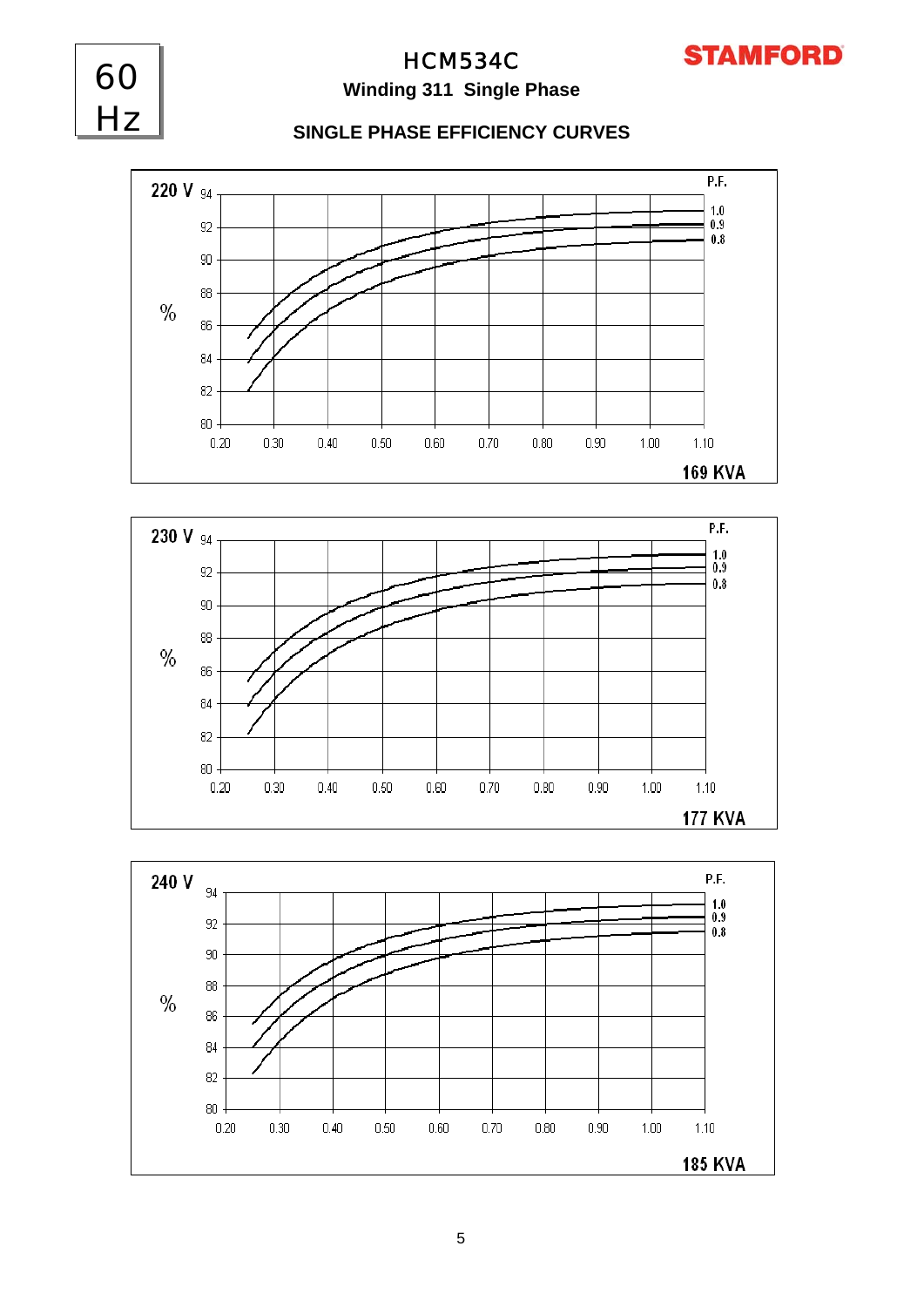

# **Winding 311 Single Phase**

**Locked Rotor Motor Starting Curve**

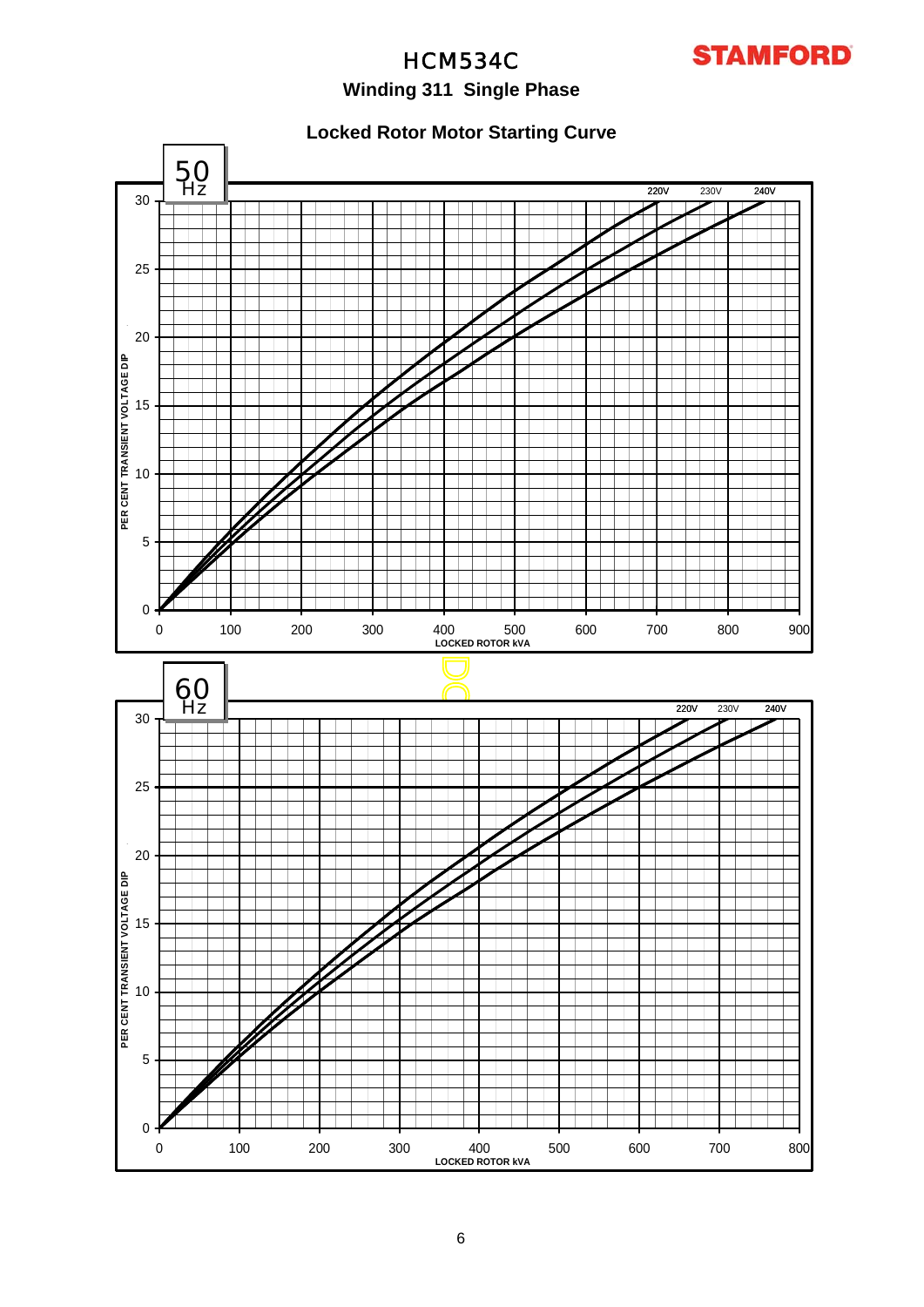

**Winding 311 Single Phase Single Phase Short Circuit Decrement Curve. No-load Excitation at Rated Speed Based on Double Delta connection.**



Sustained Short Circuit = 3491 Amps

#### **Note**

The following multiplication factors should be used to adjust the values from curve between time 0.001 seconds and the minimum current point in respect of nominal operating voltage :

| Voltage | Factor   |
|---------|----------|
| 220V    | $X$ 1.00 |
| 230V    | $X$ 1.05 |
| 240V    | X 1 09   |

The sustained current value is constant irrespective of voltage level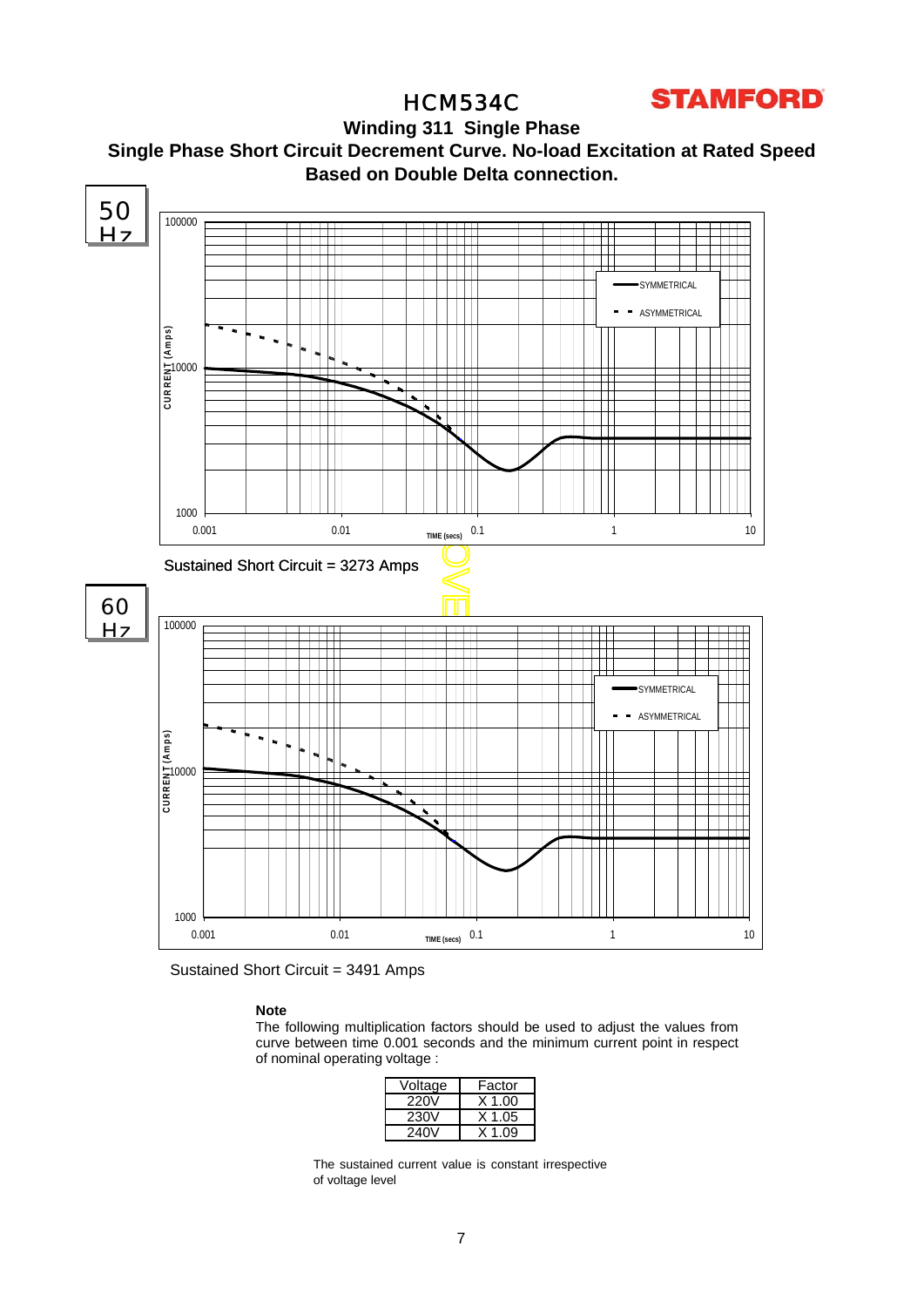

# **Winding 311 Single Phase**

# **RATINGS**

# **50**Hz

|                                        | Cont. $E - 65/50^{\circ}C$ |      |      | Cont. B - 70/50°C |      |      | Cont. F - 90/50°C |                   |      | Cont. $H - 110/50^{\circ}C$ |      |      |
|----------------------------------------|----------------------------|------|------|-------------------|------|------|-------------------|-------------------|------|-----------------------------|------|------|
| Class - Temp Rise<br>0.8 <sub>pf</sub> |                            |      |      | 0.8 <sub>pf</sub> |      |      |                   | 0.8 <sub>pf</sub> |      | 0.8 <sub>pf</sub>           |      |      |
| Double Delta (V)                       | 220                        | 230  | 240  | 220               | 230  | 240  | 220               | 230               | 240  | 220                         | 230  | 240  |
| Parallel Delta (V)                     | 110                        | 115  | 120  | 110               | 115  | 120  | 110               | 115               | 120  | 110                         | 115  | 120  |
| kVA                                    | 110                        | 110  | 110  | 120               | 120  | 120  | 137               | 137               | 137  | 154                         | 154  | 154  |
| kW                                     | 88                         | 88   | 88   | 96                | 96   | 96   | 110               | 110               | 110  | 123                         | 123  | 123  |
| Efficiency (%)                         | 90.9                       | 90.7 | 90.6 | 91.1              | 91.0 | 90.9 | 91.5              | 91.4              | 91.3 | 91.6                        | 91.6 | 91.6 |
| kW Input                               | 97                         | 97   | 97   | 105               | 105  | 106  | 120               | 120               | 120  | 134                         | 134  | 134  |

| Cont. E - 65/50°C  |      |                   | Cont. B - 70/50°C |                         | Cont. F - 90/50°C |                   | Cont. H - 110/50°C |                    |                   |                   |      |
|--------------------|------|-------------------|-------------------|-------------------------|-------------------|-------------------|--------------------|--------------------|-------------------|-------------------|------|
| Class - Temp Rise  |      | 1.0 <sub>pf</sub> |                   | 4.0 <sub>pf</sub>       |                   |                   |                    |                    |                   | 1.0 <sub>pf</sub> |      |
| Double Delta (V)   | 220  | 230               | 240               | 220<br>230              | 240               | 220               | 230                | 240                | 220               | 230               | 240  |
| Parallel Delta (V) | 110  | 115               | 120               | 110<br>115              | 120               | 110               | 115                | 120                | 110               | 115               | 120  |
| kVA                | 110  | 110               | 110               | 120<br>120              | 120               | 137               | 137                | 137                | 154               | 154               | 154  |
| kW                 | 110  | 110               | 110               | 120 <sub>0</sub><br>120 | 120               | 137               | 137                | 137                | 154               | 154               | 154  |
| Efficiency (%)     | 92.8 | 92.7              | 92.6              | 93.0<br>93.0            | 92.9              | 93.3              | 93.3               | 93.2               | 93.4              | 93.5              | 93.4 |
| kW Input           | 119  | 119               | 119               | 129<br><b>129</b>       | 129               | 147               | 147                | 147                | 165               | 165               | 165  |
|                    |      |                   |                   |                         |                   |                   |                    |                    |                   |                   |      |
|                    |      |                   |                   |                         |                   |                   |                    |                    |                   |                   |      |
| $60$ Hz            |      |                   |                   |                         |                   |                   |                    |                    |                   |                   |      |
|                    |      | Cont. E - 65/50°C |                   | Cont. B - 70/50°C       |                   | Cont. F - 90/50°C |                    | Cont. H - 110/50°C |                   |                   |      |
| Class - Temp Rise  |      | 0.8 <sub>pf</sub> |                   | 0.8pf                   |                   |                   | 0.8 <sub>pf</sub>  |                    | 0.8 <sub>pf</sub> |                   |      |
| Double Delta (V)   | 220  | 230               | 240               | 220<br>230              | 240               | 220               | 230                | 240                | 220               | 230               | 240  |
| Parallel Delta (V) | 110  | 115               | 120               | 115<br>110              | 120               | 110               | 115                | 120                | 110               | 115               | 120  |
| kVA                | 131  | 138               | 144               | 138<br>144              | 150               | 157               | 164                | 170                | 169               | 177               | 185  |
| kW                 | 105  | 110               | 115               | 110<br>1115             | 120               | 126               | 131                | 136                | 135               | 142               | 148  |

# **60**Hz

|                    | Cont. $E - 65/50^{\circ}C$ |      |       | Cont. B - 70/50°C |      |      | Cont. F - 90/50°C |      |                   | Cont. $H - 110/50^{\circ}C$ |      |      |
|--------------------|----------------------------|------|-------|-------------------|------|------|-------------------|------|-------------------|-----------------------------|------|------|
| Class - Temp Rise  | 0.8 <sub>pf</sub>          |      | 0.8pf |                   |      |      | 0.8 <sub>pf</sub> |      | 0.8 <sub>pf</sub> |                             |      |      |
| Double Delta (V)   | 220                        | 230  | 240   | 220               | 230  | 240  | 220               | 230  | 240               | 220                         | 230  | 240  |
| Parallel Delta (V) | 110                        | 115  | 120   | 110               | 115  | 120  | 110               | 115  | 120               | 110                         | 115  | 120  |
| <b>kVA</b>         | 131                        | 138  | 144   | 138               | 144  | 150  | 157               | 164  | 170               | 169                         | 177  | 185  |
| kW                 | 105                        | 110  | 115   | 110               | 115  | 120  | 126               | 131  | 136               | 135                         | 142  | 148  |
| Efficiency (%)     | 90.6                       | 90.7 | 90.8  | 90.7              | 90.8 | 90.9 | 91.0              | 91.1 | 91.2              | 91.1                        | 91.3 | 91.4 |
| kW Input           | 116                        | 121  | 127   | 121               | 127  | 132  | 138               | 144  | 149               | 148                         | 156  | 162  |

|                    | Cont. $E - 65/50^{\circ}C$ |                   |      | Cont. $B - 70/50^{\circ}C$ |                   |      | Cont. $F - 90/50^{\circ}C$ |                   |      | Cont. $H - 110/50^{\circ}C$ |                   |      |
|--------------------|----------------------------|-------------------|------|----------------------------|-------------------|------|----------------------------|-------------------|------|-----------------------------|-------------------|------|
| Class - Temp Rise  |                            | 1.0 <sub>pf</sub> |      |                            | 1.0 <sub>pf</sub> |      |                            | 1.0 <sub>pf</sub> |      |                             | 1.0 <sub>pf</sub> |      |
| Double Delta (V)   | 220                        | 230               | 240  | 220                        | 230               | 240  | 220                        | 230               | 240  | 220                         | 230               | 240  |
| Parallel Delta (V) | 110                        | 115               | 120  | 110                        | 115               | 120  | 110                        | 115               | 120  | 110                         | 115               | 120  |
| kVA                | 131                        | 138               | 144  | 138                        | 144               | 150  | 157                        | 164               | 170  | 169                         | 177               | 185  |
| kW                 | 131                        | 138               | 144  | 138                        | 144               | 150  | 157                        | 164               | 170  | 169                         | 177               | 185  |
| Efficiency (%)     | 92.5                       | 92.6              | 92.7 | 92.6                       | 92.7              | 92.8 | 92.8                       | 93.0              | 93.1 | 92.9                        | 93.1              | 93.2 |
| kW Input           | 142                        | 149               | 155  | 149                        | 155               | 162  | 169                        | 176               | 183  | 182                         | 190               | 198  |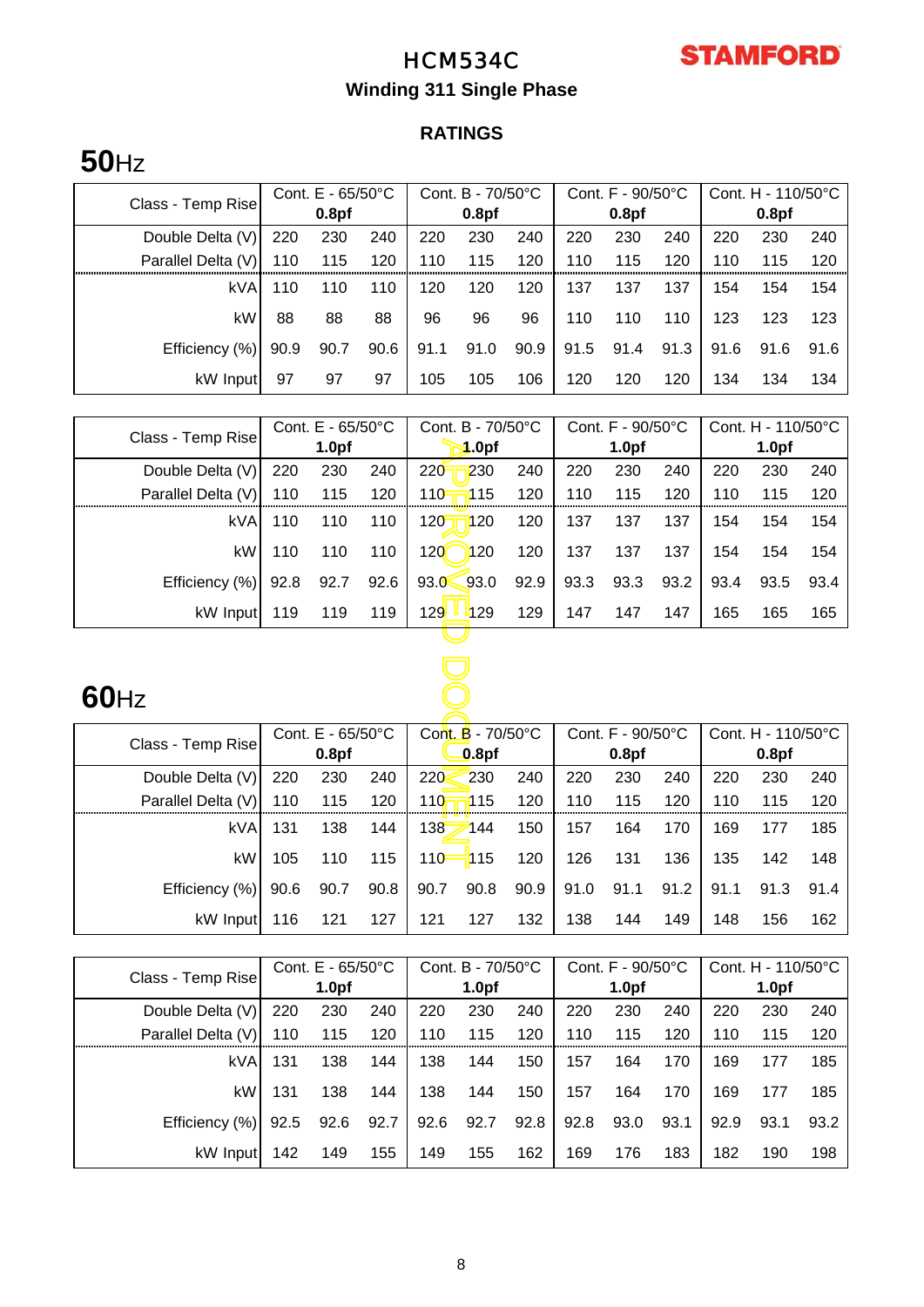

#### **DIMENSIONS**